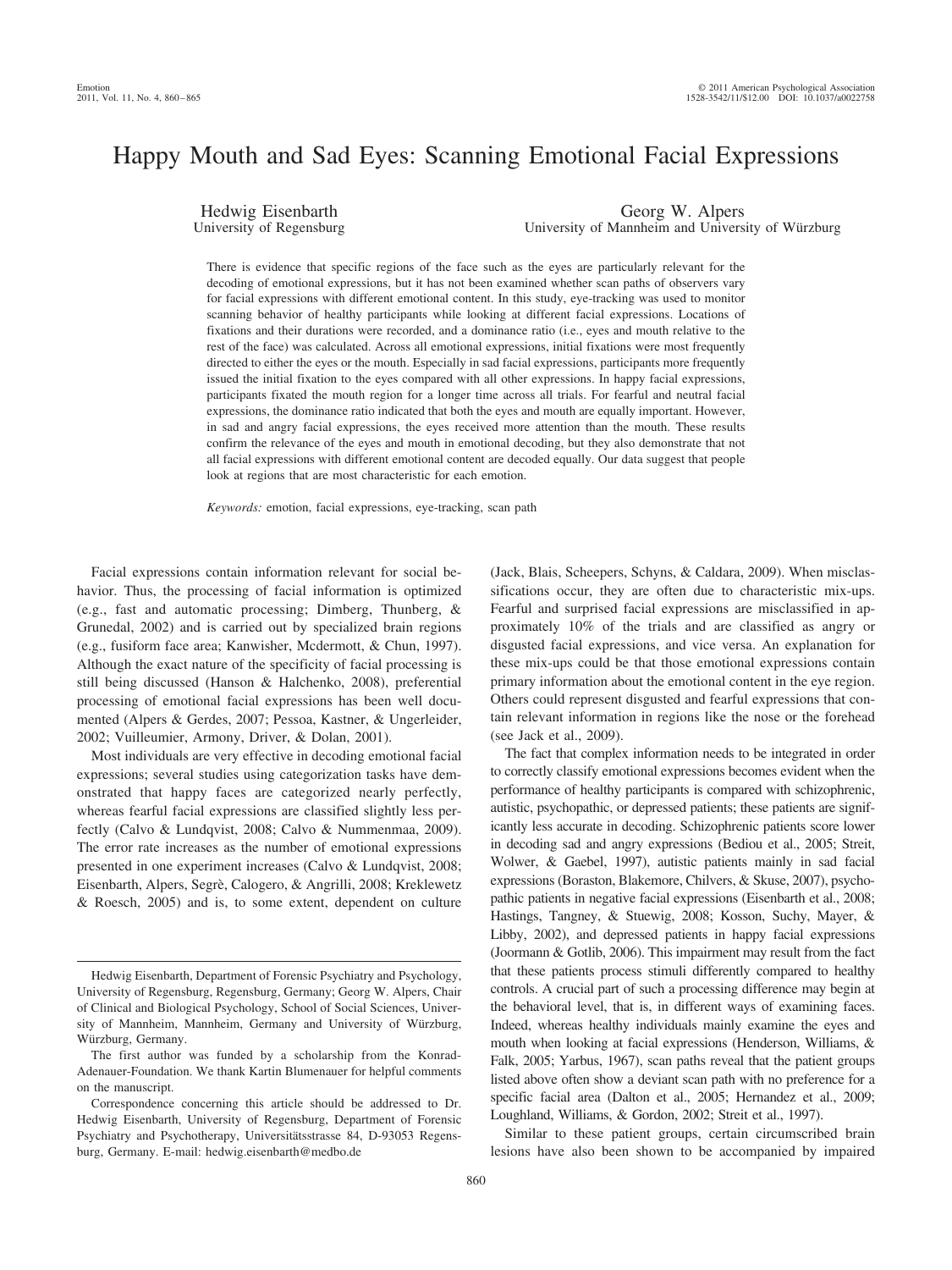decoding accuracy. For example, a patient who suffered circumscribed amygdala damage, S.M., evidenced a specific deficit in decoding fear expressions (Adolphs et al., 2005). This case is particularly interesting because recent data show that the patient's impairment when judging emotions is related to an inability to make normal use of information obtained through the eye region of a face. Interestingly, this defect was traced back to a lack of spontaneous fixation of the eyes during free viewing of faces (Adolphs et al., 2005).

One method to examine attentional allocation is by monitoring eye gaze. Eye movements and spatial attention are inextricably linked (Engbert & Kliegl, 2003; Jonides, 1981; Klein, 2004; Rizzolatti, Riggio, Dascola, & Umilta, 1987; Smith, Rorden, & Jackson, 2004), and people usually do not engage in an effortful dissociation when they are free to move their eyes (Findlay & Gilchrist, 1998; Rayner, 1998). Importantly, even the first saccade can be guided by global information about a scene background or setting glimpsed at picture onset (Rayner & Pollatsek, 1992; Rousselet, Joubert, & Fabre-Thorpe, 2005). Viewing emotional pictures clearly results in different scan paths compared with neutral scenes (Alpers, 2008; Nummenmaa, Hyona, & Calvo, 2006). A direct link between scan paths and emotional response has been documented by the emotionality experienced when individuals view chimeric facial expressions (Butler et al., 2005) and in patient groups, such as socially anxious individuals, in which the gaze directed to the eyes is related to higher physiological responding (Wieser, Pauli, Alpers,  $&$  Mühlberger, 2009). The relevance of facial scan paths to social interaction has been highlighted by the observation that stigmatization of people with facial deformities corresponds with deviant scan paths compared with normal faces (Meyer-Marcotty, Alpers, Gerdes, & Stellzig-Eisenhauer, 2010; Meyer-Marcotty, Gerdes, Stellzig-Eisenhauer, & Alpers, in press).

Because most of the studies reporting scan path data refer to stimuli with neutral facial expressions, the aim of the present study was to examine scan paths of healthy individuals while they examined different facial expressions representing basic emotions and to investigate whether there are emotion-specific scan paths.

#### **Method**

## **Participants**

Thirty-six psychology students (20 female, 16 male) were recruited at the University of Würzburg and received course credit for their participation. Their mean age was 22.11 years (*SD*

3.81; range: 18 to 33), all were native German speakers, 32 of the participants were right-handers, 3 were left-handers, and 1 was ambidextrous. Fifteen participants had corrected nearsightedness (eight using contact lenses), and 21 had normal vision. The mean score of the Chimeric Faces Test (CFT; Levy, Heller, Banich, & Burton, 1983) was  $M = -0.21$  (*SD* = 0.40; range:  $-1.00$  to 0.81), which corresponds to the normal left-bias for emotion detection literature. The mean score of the Social Phobia and Anxiety Inventory (Turner, Beidel, Dancu, & Stanley, 1989) was  $M = 2.07$  $(SD = 0.72$ ; range: 0.47 to 3.77), and the mean score of the Trait Anxiety Inventory (Spielberger, Gorsuch, Lushene, Vagg, & Jacobs, 1983) was  $M = 38.43$  (*SD* = 9.16; range: 22 to 65), both within the normal range. All participants gave written informed consent.

## **Material and Apparatus**

Stimuli were chosen from the Karolinska Directed Emotional Faces set (Lundqvist, Flykt, & Ohman, 1998), which has proven to reliably evoke specific emotions (Goeleven, De Raedt, Leyman, & Verschuere, 2008) with relatively naturalistic emotional expressions (Adolph & Alpers, 2010). Eight female and eight male actors, each depicting afraid, angry, happy, neutral and sad emotional expressions, were included in a rating task (see Figure 1). Trials consisted of a picture presentation for 2,500 ms, followed by a valence rating display ("How positive or negative is this picture for you?") (scale ranging from  $-4$  to  $+4$ ) and a subsequent arousal rating display ("How emotional arousing is this picture for you?") (scale ranging from 1 to 9). Ratings were done by key presses on a prepared keyboard.

Eye movements were recorded by a monocular video-based, high-speed tracking system with 1250 Hz, (iView X Hi-Speed, SMI, Berlin, Germany). Participants were seated in front of the computer screen, the chin was placed on a chin rest to view the computer screen through the mirror-glass, which was used to reflect the eye, and the infrared light point tracked the eye movements with the camera placed above (for more details, see: Alpers, 2008). Location, time, and duration of all fixations were analyzed. Eight different areas of interest (AOI) were defined: forehead, left eye, right eye, left cheek, nose, right cheek, mouth, chin, and any other parts of the head. Fixations were defined as a gaze that remained in a diameter of 25 pixels for at least 100 ms.



*Figure 1.* Exemplary stimuli (afraid, angry, happy, neutral, sad) chosen from the KDEF picture set (Lundqvist et al., 1998).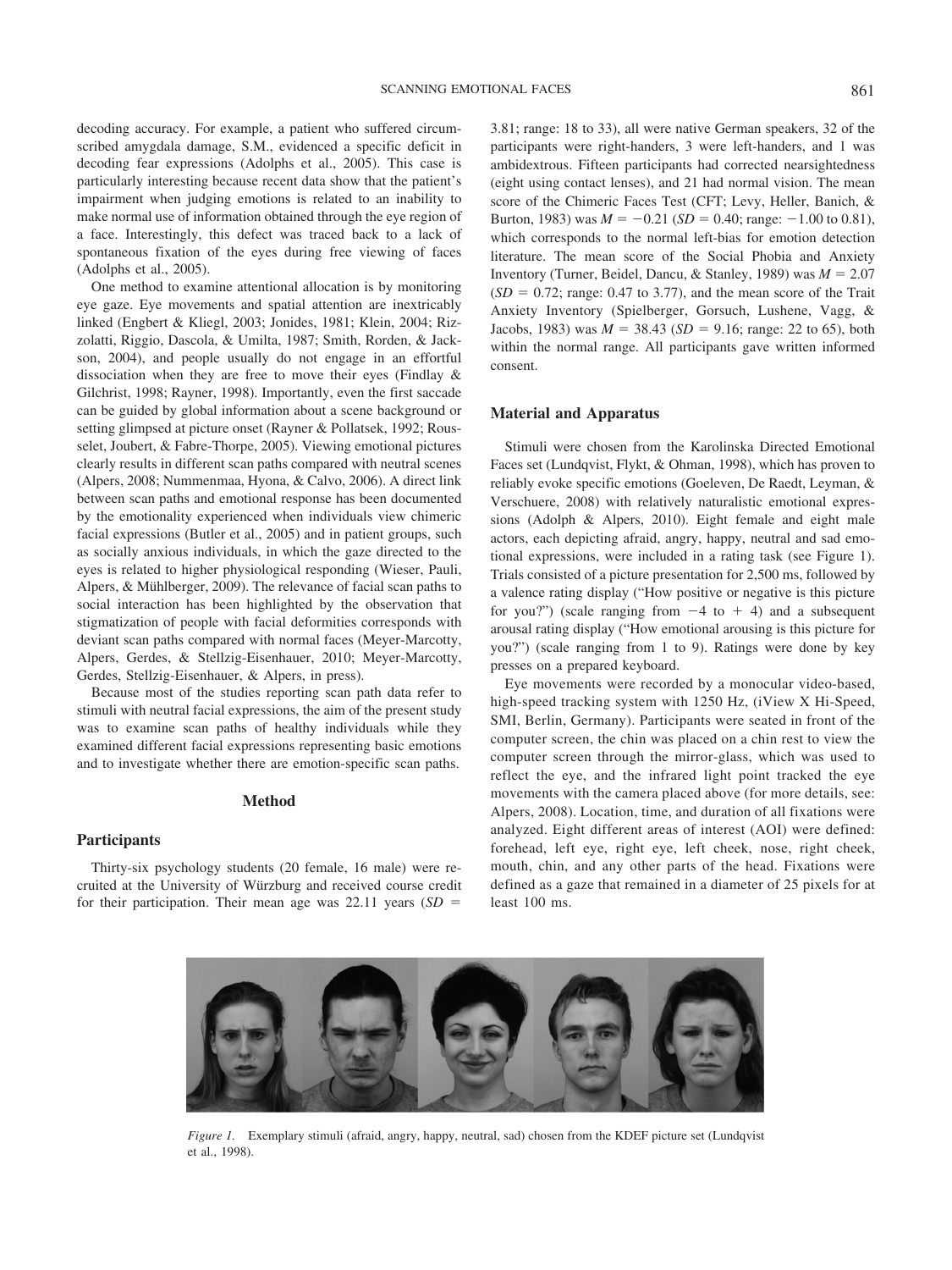## **Data Analysis**

Fixation durations for each AOI, for the entire presentation period, were included in analyses of variance with a factor area of interest (eight steps) and a factor emotion (five steps). Fixation frequencies for each area of interest, for the first and second fixation as well as for the entire duration of a presentation, were included in Friedman tests for ranks, as the data consist of ordinal variables. Subsequently, in order to test the main hypotheses AOIs were reduced to the main areas: the eye and mouth regions.

A direct comparison between the frequencies of fixations issued to the AOIs was not possible because they were not statistically independent. Ratios were therefore computed for both frequencies of second fixations and fixation durations by dividing the difference of fixation numbers and the fixation durations of the eyes and mouth by the sum of the fixation numbers and fixation durations of the eyes and mouth, respectively. Thus, a positive ratio indicates that there were more or longer fixations on the eyes, whereas negative ratios depicted more or longer fixations on the mouth. Bonferroni-corrected follow-up tests were conducted for significant main effects and interactions.

#### **Results**

## **Mean Fixation Duration**

Mean fixation duration differed between AOI,  $F(1, 35)$  = 115.58;  $p < .001$ ;  $\eta^2 = .77$ . There was no main effect for emotion, but for an interaction between emotion and AOI,  $F(4, 140) = 3.26$ ;  $p = .01$ ;  $\eta^2 = .09$ . Follow-up analyses for the main effects of AOI revealed significantly longer durations of the left and right eye compared to the forehead [left:  $T(35) = -5.66$ ;  $p < .001$ ; right:  $T(35) = -5.66$ ;  $p < .001$ ], of the left and right eye compared to the left cheek [left:  $T(32) = 5.19$ ;  $p < .001$ ; right:  $T(32) = 5.91$ ;  $p < .001$ ], and of the left and right eye compared to the nose [left:  $T(35) = 3.74$ ;  $p = .001$ ; right:  $T(35) = 4.52$ ;  $p < .001$ ]. For the mouth region, fixations were significantly longer compared to fixations on the forehead,  $T(35) = -3.91$ ;  $p < .001$ , the left cheek,  $T(35) = -5.22$ ;  $p < .001$ , and the nose,  $T(35) = -4.09$ ;  $p < .001$ . However, there were no significant differences between fixations on the mouth or the right cheek (see Table 1).

Follow-up tests for the interaction between AOI and emotion revealed significant effects for all five emotional expressions in the mean fixation duration of the AOI: fearful,  $F(7, 77) = 6.68$ ;  $p \le$ 

.001;  $\eta^2$  = .38, angry,  $F(7, 77)$  = 3.80;  $p$  = .001;  $\eta^2$  = .26, happy,  $F(7, 84) = 2.41$ ;  $p = .03$ ;  $\eta^2 = .17$ , neutral,  $F(7, 70) = 5.95$ ;  $p <$ .001;  $\eta^2 = .37$ , and sad,  $F(7, 91) = 3.01$ ;  $p = .01$ ;  $\eta^2 = .19$ . Separate tests, testing the factor emotion for each AOI, showed significant results only for the right eye,  $F(4, 132) = 3.15$ ;  $p = .02$ ;  $\eta^2$  = .09, but for no other facial region (see Table 1).

### **Mean Number of Fixations**

The mean number of fixations revealed a main effect for AOI,  $F(1, 35) = 111.58$ ;  $p < .001$ ;  $\eta^2 = .76$  (see Figure 2) and a trend for an interaction between AOI and emotion,  $F(4, 140) = 2.09$ ;  $p = .09$ ;  $\eta^2 = .06$ . There was no main effect for emotion. Follow-up tests concerning the main effect for AOI by testing differences in the numbers of fixations were significant for comparisons of the left or right eye and the forehead [left:  $T(35) =$  $-5.30; p < .001;$  right:  $T(35) = -5.15; p < .001$ ], as well as the left cheek [left:  $T(35) = 5.87$ ;  $p < .001$ ; right:  $T(35) = 5.82$ ;  $p <$ .001], and the nose [left:  $T(35) = 4.12$ ;  $p < .001$ ; right:  $T(35) =$ 4.35;  $p < .001$ ]. There were also more fixations on the mouth compared to the left cheek,  $T(32) = -4.64$ ;  $p < .001$  or the nose,  $T(35) = -3.69; p < .001.$ 

#### **Location of First and Second Fixations**

When participants first looked at the screen at the beginning of each trial, the very first fixation was most frequently issued to an area outside of the face, including hair, ears, and throat,  $\chi^2$  (7,  $36) = 112.76$ ;  $p < .001$ . The locations of the first and second fixations did not differ between emotional expressions. However, the second fixation was more often issued to one of the facial AOIs. There was a main effect for AOI,  $\chi^2$  (7, 36) = 48.18; *p* < .001; the frequency at which they were looked at was the following: left eye, right eye, mouth, nose, hair, forehead, left cheek, and right cheek. There was no significant difference in the ranking between the eyes and mouth, but significantly fewer second fixations were issued to all of the other regions compared with the eyes (e.g., left eye–forehead:  $Z = -3.27$ ;  $p < .001$ ; right eye–forehead:  $Z = -2.77$ ;  $p = .01$ ).

The ranking order for the AOI of each emotion yields differences between expressions. In sad  $[\chi^2 (7, 36) = 43.57; p < .001]$ and angry facial expressions  $[\chi^2 (7,36) = 26.15; p < .001]$ , the left and right eyes were significantly more often the targets of the second fixation compared with all other regions. In fearful  $[\chi^2(7, \pi)]$ 

Table 1

*Mean Fixation Durations (Standard Deviations) for Each Category of Emotional Facial Expressions and Each Area of Interest*

| AOI         | Facial expression   |                     |                     |                     |                     |
|-------------|---------------------|---------------------|---------------------|---------------------|---------------------|
|             | Fearful             | Angry               | Happy               | Neutral             | Sad                 |
| Forehead    | $194.75 \pm 79.55$  | $188.70 \pm 45.96$  | $239.25 \pm 150.97$ | $166.83 \pm 16.73$  | $255.40 \pm 54.59$  |
| Left eye    | $524.81 \pm 51.78$  | $578.03 \pm 177.20$ | $620.56 \pm 341.45$ | $541.79 \pm 66.41$  | $635.50 \pm 141.28$ |
| Right eye   | $787.24 \pm 189.07$ | $757.50 \pm 120.92$ | $615.18 \pm 8.36$   | $722.26 \pm 113.98$ | $844.44 \pm 137.16$ |
| Left cheek  | $336.75 \pm 3.18$   | $272.33 \pm 199.88$ | $257.25 \pm 90.86$  | $305.60 \pm 10.75$  | $477.50 \pm 79.90$  |
| <b>Nose</b> | $348.10 \pm 77.64$  | $335.00 \pm 108.19$ | $281.83 \pm 27.34$  | $235.82 \pm 82.98$  | $320.63 \pm 196.05$ |
| Right cheek | $462.56 \pm 33.16$  | $383.56 \pm 40.70$  | $431.98 \pm 130.78$ | $425.21 \pm 151.93$ | $511.72 \pm 158.78$ |
| Mouth       | $427.25 \pm 72.48$  | $327.64 \pm 30.20$  | $416.32 \pm 93.79$  | $396.04 \pm 63.98$  | $359.29 \pm 77.02$  |
| Hair        | $354.28 \pm 125.90$ | $434.61 \pm 203.73$ | $408.51 \pm 60.74$  | $394.12 \pm 52.66$  | $395.91 \pm 192.03$ |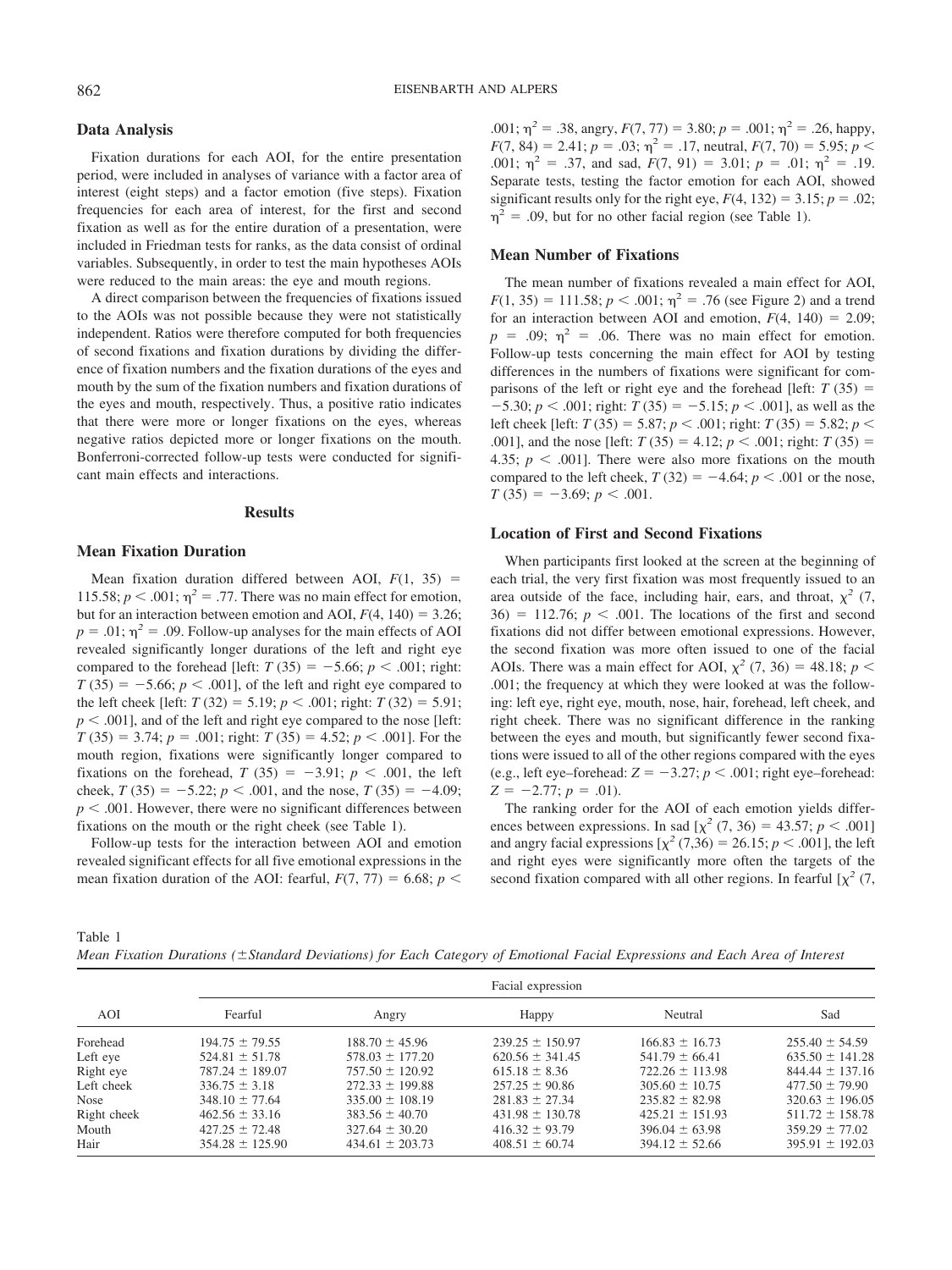

*Figure 2.* Mean fixation duration (ms) for each area of interest and standard error of the mean for all emotional facial expressions (front forehead; eye-l = left eye; eye-r = right eye; cheek-l = left cheek; cheek- $r =$  right cheek).

 $36$  = 40.56; *p* < .001] and neutral  $[\chi^2(7, 36) = 41.29; p < .001]$ facial expressions, the mouth region was the target of the second fixation. In addition to these findings, in happy facial expressions, the mouth and hair regions were fixated upon significantly more often compared with the cheeks, nose, and forehead,  $\chi^2$  (7, 36) = 44.31;  $p < .001$ .

#### **Ratios for Fixation Duration and Frequencies**

The ratios of total fixation duration and fixation frequencies were calculated in order to directly compare the emotion-relevant differences in the main facial regions. For the ratio of total fixation duration, there was a significant main effect of emotion, *F*(4, 140) = 3.87;  $p = .01$ ;  $\eta^2 = .10$ . Follow-up tests revealed a higher ratio for fearful facial expressions compared to happy ones, *T*  $(35) = 3.72$ ;  $p = .001$ , and a higher ratio for sad facial expressions compared to happy ones,  $T(35) = -2.83$ ;  $p = .01$ . Higher ratios represent longer fixation times of the eye regions compared to the mouth region (see Figure 3). There was a significant emotion effect on the frequencies of second fixations,  $\chi^2$  (4, 36) = 10.54;  $p = .03$ , which can be explained by a significant difference between sad facial expressions and fearful  $(Z = -2.08; p = .04)$ , angry ( $Z = -2.39$ ;  $p = .02$ ), and happy ( $Z = -2.11$ ;  $p = .04$ ) facial expressions.

## **Discussion**

The way we look at faces has spurred scientific interest for many years (Henderson et al., 2005; Yarbus, 1967). Additionally, deviations in the scan paths of specific patient groups when looking at emotional facial expressions have been linked to their specific deficits in reading emotional faces (Dalton et al., 2005; Hernandez et al., 2009). The aim of this study was to examine differences in scan paths when healthy individuals look at different emotional facial expressions. Across all trials, primary target regions were the eye and mouth regions, including the photographed person's right cheek. For the duration of all fixations during picture presentation, participants fixated on the mouth region longer in happy facial expressions compared with sad and fearful facial expressions. The number of fixations showed that the eye region is most frequently fixated upon in all emotional expressions, but in fearful, happy, and neutral facial expressions, the mouth and right cheek regions are also fixated upon as frequently as the eye region. In sad and angry facial expressions, the eye region is most frequently fixated upon. Concerning the first fixation on the face  $($  second fixation in general) in sad facial expressions, participants more often looked at the eyes in comparison with all other emotional expressions.

The ratios that we computed for fixation durations on the eyes in relation to the mouth region underline these findings in a more direct way. The relative duration of fixations in the eye region is dominant, but less dominant for happy facial expressions compared to fearful, neutral, and sad expressions. In terms of the numbers of first fixations, the eye region is less dominant compared to the mouth region in angry facial expressions compared to sad expressions.

These results are in accordance with previous studies comparing healthy participants and patients. In healthy participants, the gaze is directed more often to the eye and mouth regions compared with other regions of a facial expression (see also Spezio, Adolphs, Hurley, & Piven, 2007). According to these authors, the eye region is fixated upon more often and for longer durations compared with the other facial regions, independent of emotional category. This finding is plausible because important cues for emotional information can be found in this region (Ekman & Friesen, 1969).

Striking evidence for the informational content of the eyes comes from studies that ask participants to define someone's emotional state just from seeing the eye region in scan paths when different emotional expressions are examined. In sad facial expressions, the first fixation on the face is to the eyes; in happy facial expressions, the mouth region is fixated upon longer compared with the other emotional expressions. Thus, if participants want to



*Figure 3.* Mean ratio of fixation duration (duration for eyes – duration for  $m$ outh/duration for eyes  $+$  duration for mouth) for each emotional category and standard error of the mean; larger ratios indicate longer durations for the eyes compared to the mouth.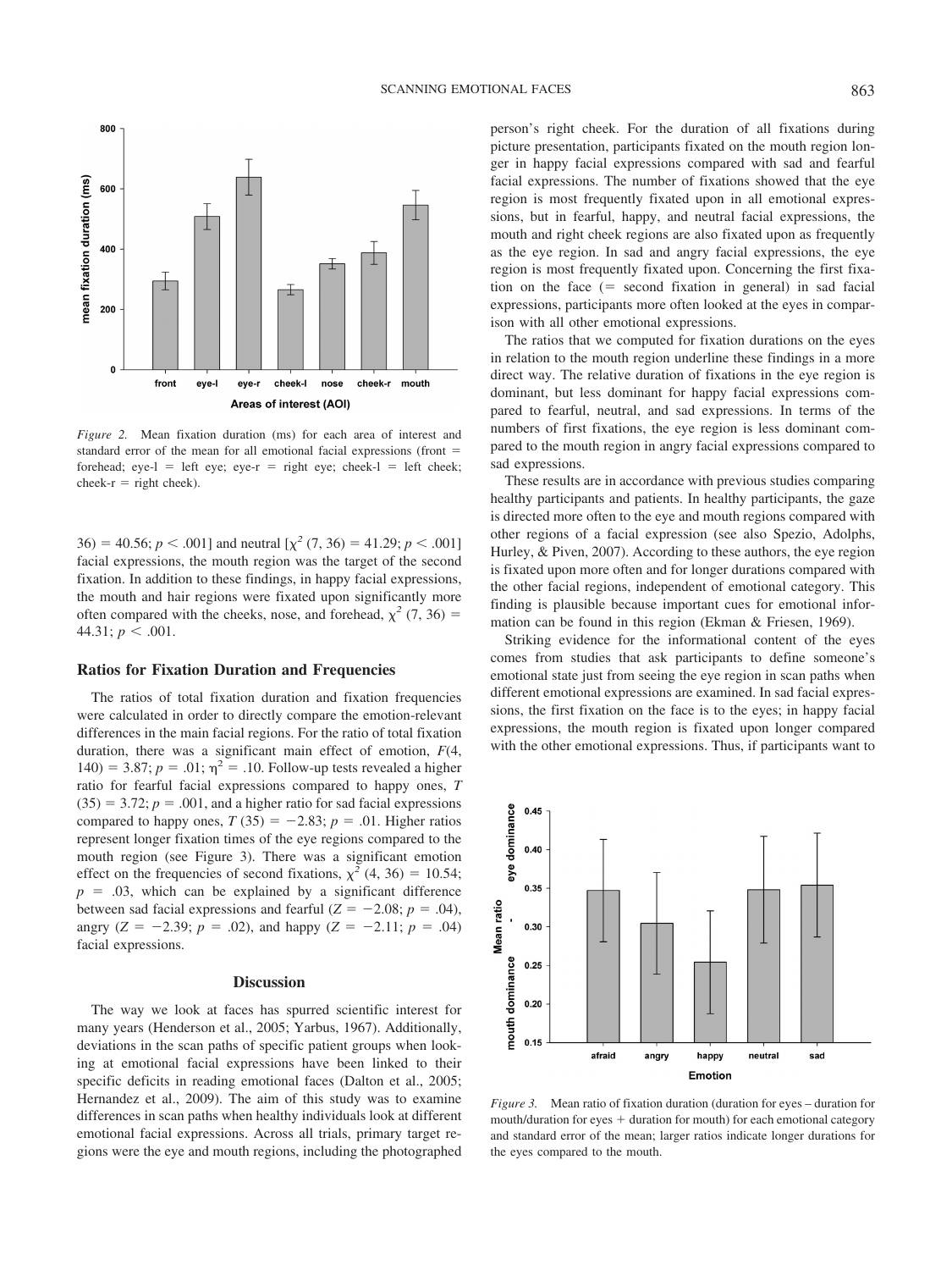decide for valence and arousal of a facial expression, eye gaze is directed to those regions where important emotion-specific information can be found: the smiling mouth or the sad eyes. This observation supports the idea that it is highly important for social interaction to know the emotional state of another person, and it facilitates good emotion discrimination capacities that have been found in different experimental paradigms (Calvo & Lundqvist, 2008; Calvo & Nummenmaa, 2009). Although these results seem trivial, to our knowledge, there is no study investigating the scan path in facial expressions presenting different emotional states.

However, it is not expected that the right cheek is as often fixated upon and for as long a duration as the mouth region. One explanation could be that, although insignificant, the number and durations of fixations in our data follow a right bias, which could explain higher exploration of the right cheek. This finding would not be in line with previous results, where predominantly left biases have been found in face perception (Gilbert & Bakan, 1973; Levy et al., 1983). The dominance of the right cheek could also be due to the proximity of the mouth region to both cheek regions and, therefore, might be an artifact of choosing stable areas of interest for analysis. This would still suggest a right bias for the lower facial region across all emotional categories, although participants showed predominantly the more common left-bias in the CFT. A hypothesis concerning the right bias could be that the left-bias is more related to the initial processing of faces and especially related to reaction times, whereas long periods of exploration time are less related to this bias. In our data, the left eye descriptively but insignificantly was more often the target of first relevant fixation, which would support the hypothesis. A right-bias in face perception has been found to be present for positive facial expressions (Workman, Peters, & Taylor, 2000) and for face recognition (Laeng & Rouw, 2001). We did not find any differences between positive and negative facial expressions in this tendency of a right bias, but the task of evaluating the pictures for valence and arousal could relate to left hemisphere dominance.

A recent study with healthy individuals found that known faces can be recognized with only one fixation (Hsiao & Cottrell, 2008). This first fixation is located above chance at the nose region of the picture. As soon as the authors gave participants time for more fixations to explore the face, recognition performance was further enhanced. Second fixations also have been found to be located above chance at the nose region, whereas the third fixation was directed toward the eye region. The authors conclude that these findings point to a holistic perception of facial expressions. Although in this study no emotional facial expressions were used, again the eye region appears to have a strong impact on face recognition. However, this study raises the question if face perception is still holistic when participants are asked to decide which emotion is being displayed and not if they know the person. Thus, future studies should address this query by answering the question of how many fixations are needed to decide the emotional content of a facial expression.

The present study confirms that the eyes are particularly important to read emotional expressions. Yet, some limitations must be considered. First, we did not experimentally control for the starting point of the scan path in each trial. Often, experiments accomplish such control with the help of a fixation cross before picture presentation. Instead, we decided to examine scan paths under more naturalistic viewing conditions and without such an experi-

mental constraint. Second, subsequent studies should not only include arousal and valence ratings but also classifications of the expressions in order to include classification performance. In addition, presentation time should be varied, starting with very brief presentations to determine how many fixations are needed to correctly identify the emotional content of a facial expression. This addition could add relevant evidence to aid in the understanding of the processing of social and emotional contents.

In sum, our study supports the importance of the eye and mouth regions to facial perception. Moreover, it extends our knowledge in showing that scan paths of healthy observers differ for different emotional facial expressions. This specificity of gaze pattern may be due to specific emotional cues provided by specific regions of the face.

#### **References**

- Adolph, D., & Alpers, G. W. (2010). Differences in valence and arousal: A comparison of two sets of emotional facial expressions. *American Journal of Psychology, 123,* 209 –219.
- Adolphs, R., Gosselin, F., Buchanan, T. W., Tranel, D., Schyns, P., & Damasio, A. R. (2005). A mechanism for impaired fear recognition after amygdala damage. *Nature, 433*(7021), 68 –72. doi: 10.1038/ nature03086
- Alpers, G. W. (2008). Eye-catching: Right hemisphere attentional bias for emotional pictures. *Laterality: Asymetries of Body, Brain and Cognition, 13,* 158 –178. doi: 10.1080/13576500701779247
- Alpers, G. W., & Gerdes, A. B. M. (2007). Here's looking at you: Emotional faces predominate in binocular rivalry. *Emotion, 7*(3), 495– 506. doi: 10.1037/1528 –3542.7.3.495
- Bediou, B., Franck, N., Saoud, M., Baudouin, J.-Y., Tiberghien, G., Dalery, J., et al. (2005). Effects of emotion and identity on facial affect processing in schizophrenia. *Psychiatry Research, 133*(2–3), 149 –157. doi: 10.1016/j.psychres.2004.08.008
- Boraston, Z., Blakemore, S.-J., Chilvers, R., & Skuse, D. (2007). Impaired sadness recognition is linked to social interaction deficit in autism. *Neuropsychologia, 45*(7), 1501–1510. doi: 10.1016/j.neuropsychologia .2006.11.010
- Butler, S., Gilchrist, I. D., Burt, D. M., Perrett, D. I., Jones, E., & Harvey, M. (2005). Are the perceptual biases found in chimeric face processing reflected in eye-movement patterns? *Neuropsychologia, 43*(1), 52–59. doi: 10.1016/j.neuropsychologia.2004.06.005
- Calvo, M. G., & Lundqvist, D. (2008). Facial expressions of emotion (KDEF): Identification under different display-duration conditions. *Behavior Research Methods, 40,* 109 –115. doi: 10.3758/BRM.40.1.109
- Calvo, M. G., & Nummenmaa, L. (2009). Eye-movement assessment of the time course in facial expression recognition: Neurophysiological implications. *Cognitive, Affective, & Behavioral Neuroscience, 9*(4), 398 – 411. doi: 10.3758/cabn.9.4.398
- Dalton, K. M., Nacewicz, B. M., Johnstone, T., Schaefer, H. S., Gernsbacher, M. A., Goldsmith, H. H., et al. (2005). Gaze fixation and the neural circuitry of face processing in autism. *Nature Neuroscience, 8*(4), 519 –526. doi: 10.1038/nn1421
- Dimberg, U., Thunberg, M., & Grunedal, S. (2002). Facial reactions to emotional stimuli: Automatically controlled emotional responses. *Cognition & Emotion, 16*(4), 449 – 471. doi: 10.1080/02699930143000356
- Eisenbarth, H., Alpers, G. W., Segrè, D., Calogero, A., & Angrilli, A. (2008). Categorization and evaluation of emotional faces in psychopathic women. *Psychiatry Research, 159*(1–2), 189 –195. doi: 10.1016/ j.psychres.2007.09.001
- Ekman, P., & Friesen, W. V. (1969). The repertoire of nonverbal behavior: Categories, origins, usage, and coding. *Semiotica, 1*(1), 49 –98.
- Engbert, R., & Kliegl, R. (2003). Microsaccades uncover the orientation of